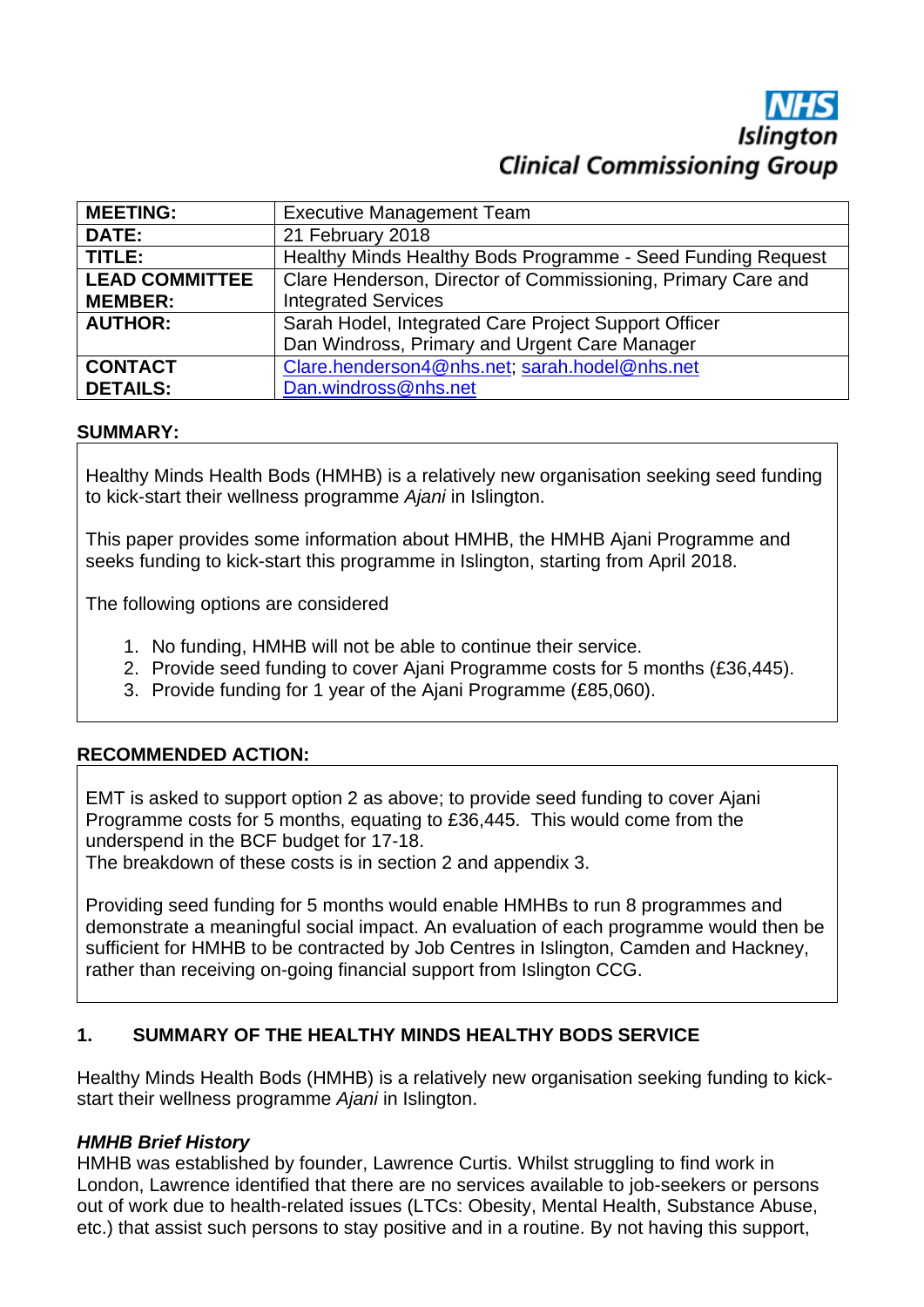socio-economic conditions and health are likely to deteriorate thus increasing the likelihood that dependence on social and/or health related benefits, and indirectly NHS services, will also increase.

### *Ajani Programme*

- Ajani is a 7 session programme run over 6 weeks, that provides interactive fitness, nutrition and mental health advice through regular physical exercise and health awareness sessions, all delivered in layman terms with a strong focus on positivity.
- The programme is designed to boost the motivation of persons out of work and/or relying on health benefits and job seekers' allowance, for various reasons including: redundancy and health-related issues preventing a return to work.
- Motivation is increased through diet, exercise and positive thinking awareness training.
- This programme inspires service users to better their situation through knowledge, group physical activities and positive thinking.

# *Programme Reach*

- Each programme has a 10-person capacity.
- Each programme has 22-25 touch points with each service user over 6 weeks through: training sessions, education sessions, outings and group walks.
- Two programmes can be run simultaneously, each with a facilitator and personal trainer.
- 20 programmes can be run each year, helping 200 people improve their health leading to possible improvements in their employment/financial situation.

# *Results*

- Since May 2017, two Ajani Pilots have been run in conjunction with SHP.
- Although a new programme, feedback is very positive. Service users with substance abuse problems have reduced or stopped substance use and completed the programme.
- Other service users have found the courage to apply for work again.
- These results are only tracked over the 6 week period, however, HMHB does continue communication with past users.
- Weekly walks have continued free of charge and are linked with IzzWalks.

# *Forecasted benefits of the Ajani Programme*

- Encouraging service users to return to their lifestyle prior to their employment or health issue.
- Improving mental and physical health of service users, enabling their return to work and/or reduced reliance on health services. The extent of this impact is to be determined.
- Social inclusion for persons who may otherwise feel isolated due to their circumstances.

# *Alignment to NHS Strategy and Programmes*

- Focus on prevention of further physical and mental health deterioration.
- Assists self-care and management of relevant LTCs, e.g. Obesity, Chronic Injuries.
- Links to existing programmes, such as Choice and Control, increasing the number of services available to Islington Residents.

# **2. COST BREAKDOWN**

The running costs of the Ajani programme for 1 year are forecasted below. The table outlines costs for 20 programmes, 8 programmes in the first 5 months allowing for staff breaks/closure periods.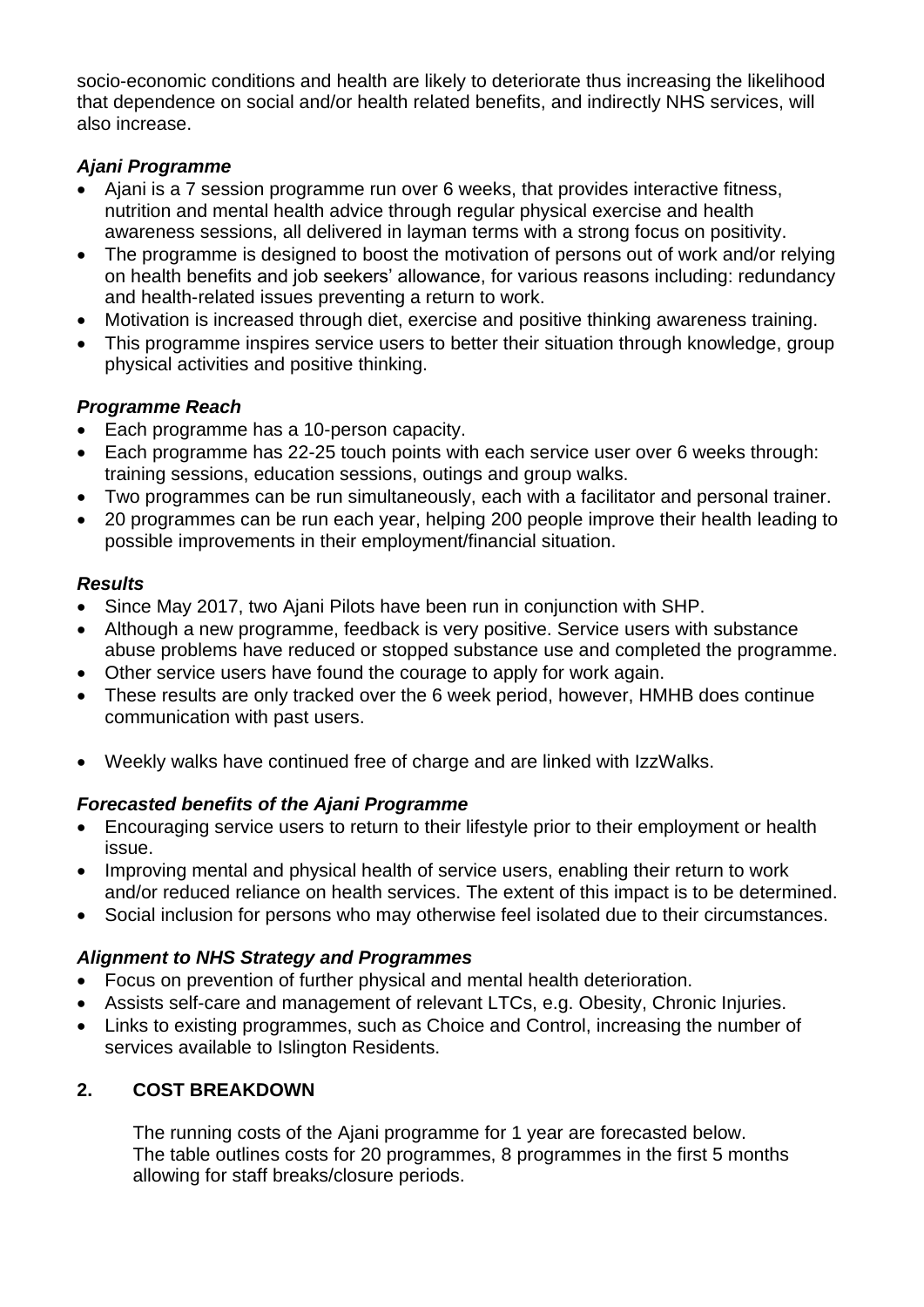|                                        |       |           |           |              |                         | HEALTHY MINDS, HEALTHY BODS: CASHFLOW FORE ST FOR SET UP AND FIRST YEAR |           |           |                |           |           |           |           |           |                                |
|----------------------------------------|-------|-----------|-----------|--------------|-------------------------|-------------------------------------------------------------------------|-----------|-----------|----------------|-----------|-----------|-----------|-----------|-----------|--------------------------------|
|                                        | Month | Set Up    | 1         | $\mathbf{2}$ | $\overline{\mathbf{3}}$ | 4                                                                       | 5         | 6         | $\overline{7}$ | 8         | 9         | 10        | 11        | 12        | <b>Totals</b>                  |
| <b>Salaries</b>                        |       | o         | 6150      | 6150         | 6150                    | 6150                                                                    | 6150      | 6150      | 6150           | 6150      | 6150      | 6150      | 6150      | 6150      | 73800                          |
| National Insurance (Empyr)             |       |           | 575       | 575          | 575                     | 575                                                                     | 575       | 575       | 575            | 575       | 575       | 575       | 575       | 575       | 6900                           |
| Pension (10% p.a.)                     |       |           |           |              |                         |                                                                         |           |           |                |           |           |           |           |           | $\overline{0}$                 |
| Izzwalkz Costs                         |       |           |           |              |                         |                                                                         |           |           |                |           |           |           |           |           | $\overline{0}$                 |
| <b>Target Bonus; incl Emplpoyer NI</b> |       |           |           |              |                         |                                                                         |           |           |                |           |           |           |           |           | $\overline{0}$                 |
| <b>Temporary Staff</b>                 |       |           |           |              |                         |                                                                         |           |           |                |           |           |           |           |           | $\overline{0}$                 |
| <b>Training</b>                        |       |           |           |              |                         |                                                                         |           |           |                |           |           |           |           |           | $\mathbf{0}$                   |
| <b>Electricity</b>                     |       |           |           |              |                         |                                                                         |           |           |                |           |           |           |           |           | $\overline{0}$                 |
| <b>Telephones</b>                      |       |           |           |              |                         |                                                                         |           |           |                |           |           |           |           |           | $\overline{0}$                 |
| <b>Mobiles</b>                         |       | 120       | 120       | 120          | 120                     | 120                                                                     | 120       | 120       | 120            | 120       | 120       | 120       | 120       | 120       | 1560                           |
| Fax                                    |       |           |           |              |                         |                                                                         |           |           |                |           |           |           |           |           | $\mathbf 0$                    |
| <b>Broadband</b>                       |       |           |           |              |                         |                                                                         |           |           |                |           |           |           |           |           | $\overline{0}$                 |
| Insurance                              |       | 500       |           |              |                         |                                                                         |           |           |                |           |           |           |           |           | 500                            |
| Travel                                 |       |           |           |              |                         |                                                                         |           |           |                |           |           |           |           |           | $\overline{0}$                 |
| Postage                                |       |           |           |              |                         |                                                                         |           |           |                |           |           |           |           |           | $\overline{0}$                 |
| <b>Stationery</b>                      |       | 100       | 50        | 50           | 50                      | 50                                                                      | 50        | 50        | 50             | 50        | 50        | 50        | 50        | 50        | 700                            |
| <b>Gym Payments</b>                    |       |           |           |              |                         |                                                                         |           |           |                |           |           |           |           |           | $\overline{0}$                 |
| Rent                                   |       |           |           |              |                         |                                                                         |           |           |                |           |           |           |           |           |                                |
| <b>Service Charge</b>                  |       |           |           |              |                         |                                                                         |           |           |                |           |           |           |           |           |                                |
| <b>Business Rates</b>                  |       |           |           |              |                         |                                                                         |           |           |                |           |           |           |           |           | $\overline{0}$                 |
| <b>Accountancy Fees</b>                |       |           |           |              |                         |                                                                         |           |           |                |           |           |           |           |           | $\circ$                        |
| <b>Audit Fees</b>                      |       |           |           |              |                         |                                                                         |           |           |                |           |           |           |           |           | $\mathbf{0}$                   |
| <b>Marketing Expenses</b>              |       | 500       |           |              |                         |                                                                         |           |           |                |           |           |           |           |           | 500                            |
| <b>Printing Expenses</b>               |       |           |           |              |                         |                                                                         |           |           |                |           |           |           |           |           | $\overline{0}$                 |
| Company Logo / Webpage / Domains       |       | 100       |           |              |                         |                                                                         |           |           |                |           |           |           |           |           | 100                            |
| <b>Website Expenses</b>                |       |           | 50        | 50           | 50                      | 50                                                                      | 50        | 50        | 50             | 50        | 50        | 50        | 50        | 50        | 600                            |
| <b>Computer Expenses</b>               |       | 400       |           |              |                         |                                                                         |           |           |                |           |           |           |           |           | 400                            |
| <b>Office Furniture</b>                |       |           |           |              |                         |                                                                         |           |           |                |           |           |           |           |           | $\overline{0}$                 |
| <b>Bank / Card Charges</b>             |       |           |           |              |                         |                                                                         |           |           |                |           |           |           |           |           | $\overline{0}$                 |
| <b>Legal Fees</b>                      |       |           |           |              |                         |                                                                         |           |           |                |           |           |           |           |           | $\overline{0}$                 |
| <b>Matrix Accreditation</b>            |       |           |           |              |                         |                                                                         |           |           |                |           |           |           |           |           | $\mathbf{0}$<br>$\overline{0}$ |
| <b>General Office Expenses</b>         |       |           |           |              |                         |                                                                         |           |           |                |           |           |           |           |           |                                |
| Membership / Subscription              |       |           |           |              |                         |                                                                         |           |           |                |           |           |           |           |           |                                |
| Health (gym membership)                |       |           |           |              |                         |                                                                         |           |           |                |           |           |           |           |           | $\mathbf{0}$                   |
| Contingency / Emergency                |       |           |           |              |                         |                                                                         |           |           |                |           |           |           |           |           |                                |
| <b>Fire / First Aid Costs</b>          |       |           |           |              |                         |                                                                         |           |           |                |           |           |           |           |           |                                |
|                                        |       | £1,720.00 | £6,945.00 | £6,945.00    | £6,945.00               | £6,945.00                                                               | £6,945.00 | £6,945.00 | £6,945.00      | £6,945.00 | £6,945.00 | £6,945.00 | £6,945.00 | £6,945.00 | £85,060.00                     |
|                                        |       |           |           |              |                         |                                                                         |           |           |                |           |           |           |           |           |                                |
| Option 2                               |       |           |           |              |                         |                                                                         |           |           |                |           |           |           |           |           |                                |
| Option 3                               |       |           |           |              |                         |                                                                         |           |           |                |           |           |           |           |           |                                |

# **Option 1 – No Funding**

- No financial risk or cost
- Investment in other programmes

### *Advantages Disadvantages*

• Service provision gap for persons looking to return to work but are at risk of physical and mental health deterioration

# **Option 2 – Partial Funding – 5 months costs (Recommended) - £36,445**

- Minimal investment
- Less financial dependence of HMHB on Islington CCG
- Condensed use of ICCG resources to manage contract
- Supporting new organisations to improve lives of Islington residents

### *Advantages Disadvantages*

- Risk of financial loss
- Less service user reach with a potentially shorter funding period, accounting for slower uptake in initial period
- Risk that continuity plans are delayed, jeopardising success of programme due to lack of financial stability
- Cash flow risk

# **Option 3 – Full funding – 12 months costs - £85,060**

- More service users/reach in 1 year due to more established processes etc.
- Better evaluation results with more significant numbers to engage future funding partners

### *Advantages Disadvantages*

- Increased financial reliance of Islington CCG
- Increased financial risk
- Increased Islington CCG resources to manage programme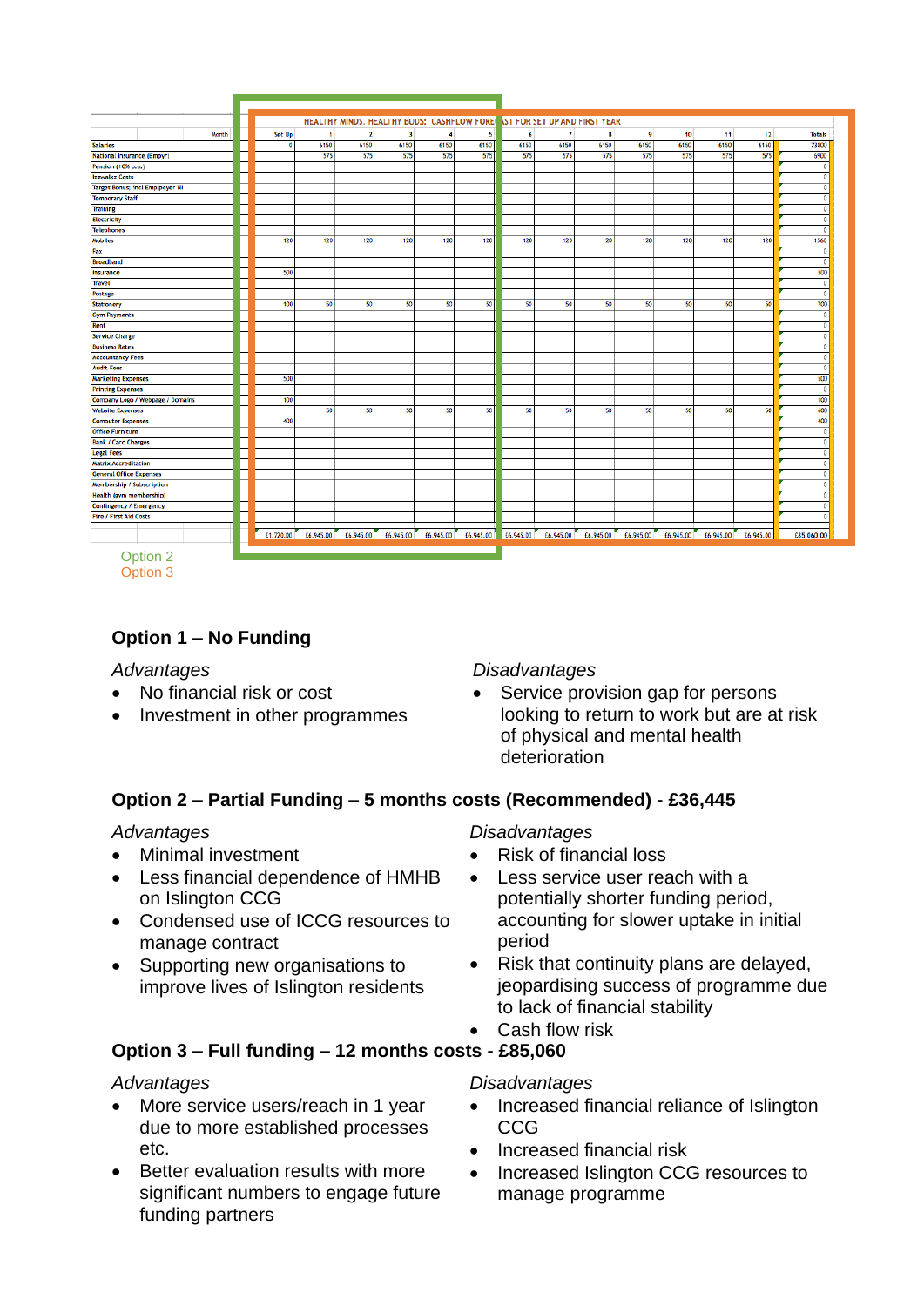# **3. RISK LOG**

| <b>Financial Reliance on NHS</b>                                                                                                                                    | Risk is mitigated by taking option 2 as<br>financial support is minimised and<br>business continuity will be<br>incorporated into programme plan | <b>High</b>   |
|---------------------------------------------------------------------------------------------------------------------------------------------------------------------|--------------------------------------------------------------------------------------------------------------------------------------------------|---------------|
| No office space or training space will<br>affect HMHB ability to deliver<br>information sessions or continue<br>physical activities in the event of bad<br>weather. |                                                                                                                                                  | <b>High</b>   |
| Low Recruitment to programmes,<br>therefore increased cost per attendee                                                                                             | This can be mitigated by encouraging<br>NHS referrals from GPs and the<br>Choice and Control work                                                | <b>Medium</b> |
| Inexperience in running programmes<br>and partnership development                                                                                                   | Mitigated by KPMG mentorship, work<br>with SHP and positive feedback from<br>past 2 programmes                                                   | <b>Medium</b> |
| Evaluation quality isn't sufficient to<br>demonstrate positive impact                                                                                               | CCG to provide guidance on<br>outcomes evaluation if needed                                                                                      | <b>Medium</b> |
| Financial management of new<br>organisation                                                                                                                         | 1. HMHB Owner has financial and<br>accounting management experience<br>2. All Companies House requirements<br>have been met                      | l ow          |

### **4. OPTION 2 - ADDITIONAL CONSIDERATIONS**

### *1. Timeframes*

- By July 2018, HMHB would have completed 4 programmes, including 2 SHP pilots in 2017.
- Evaluations from these 4 programmes should be sufficient evidence for future funding or contracts from other sources to ensure HMHB's continuity.
- Engagement with other funders will need to commence in July 2018.
- The CCG-funded programmes will be completed in August 2018.

### *2. Additional Support*

- By providing seed funding to HMHB, Islington CCG will need to provide outcomes measurement and evaluation reporting support to create more effective communication materials for service provider referrals.
- The HMHB costs are predominantly salary costs with no allowance for a venue to run indoor sessions. HMHB will need assistance to find a venue or request additional funds for venue hire.

### **5. CONCLUSION**

It is recommended that Islington CCG provides seed funding to HMHB as presented in option 2, enabling HMHB to work with Islington residents to restore their mental and physical health, boosting their motivation to better their lifestyle.

If funding is approved, it would be most effective to award funding in April 2018. Ajani programmes would then commence in May. Option 2 funding will provide 8 programmes and evaluations.